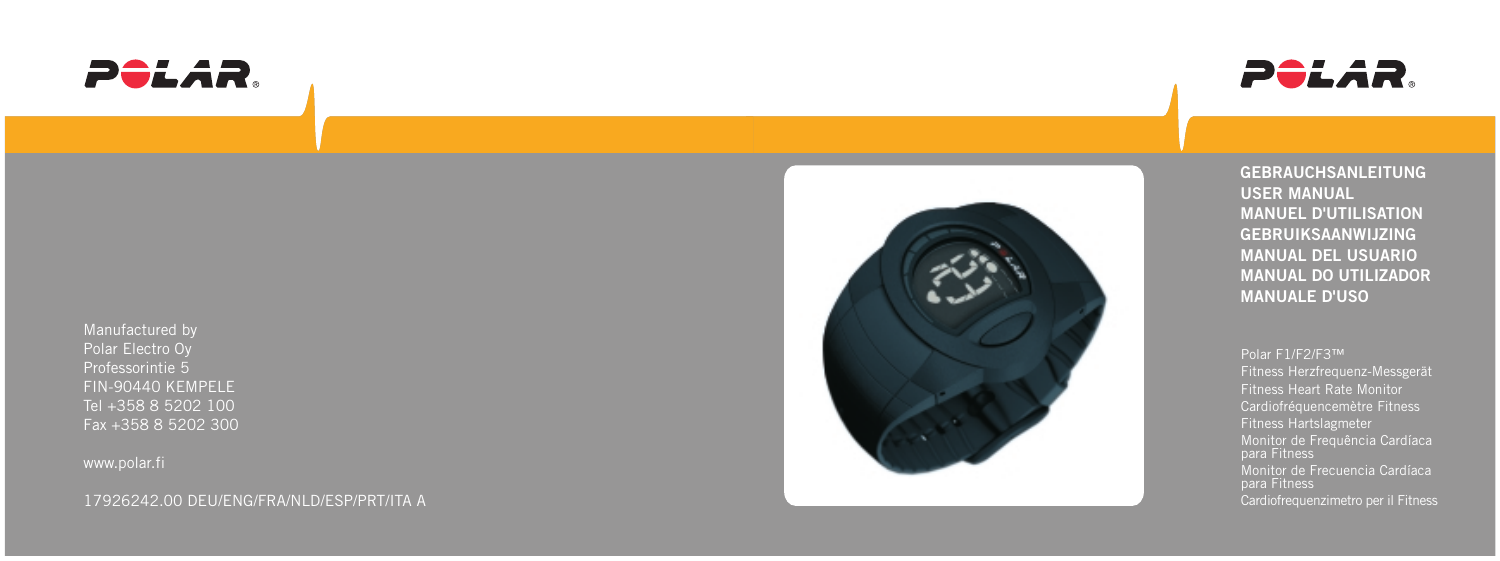Congratulations on your purchase of a new Polar F1/F2/F3™ Fitness heart rate monitor!

The Polar F1/F2/F3 heart rate monitor is an easy-to-use, entrylevel heart rate monitor that is ideal for many reasons:

- Prompts you to exercise at least 30 minutes per day
- Shows your heart rate and elapsed time during exercise
- Enables you to check your average heart rate and total time after each session
- Large easy-to-read display
- Compact design
- One-button functionality

"Recommendations from experts agree that for better health, physical activity should be preformed regularly. The most recent recommendations advise people of all ages to include a minimum of 30 minutes of physical activity of moderate intensity (such as brisk walking) on most, if not all, days of the week. It is also acknowledged that for most people, greater health benefits can be obtained by engaging in physical activity of more vigorous intensity or of longer duration." U.S. Department of Health and Human Services. Physical Activity and Health: A Report of the Surgeon General. Atlanta, GA: U.S. Department of Health and Human Services, Centers for Disease Control and Prevention, National Center for Chronic Disease Prevention and Health Promotion, 1996; 2:6.

Why should you use a heart rate monitor?

- Training at your own ideal pace is made possible with a heart rate monitor.
- The ability to monitor and measure your progress motivates you.
- A heart rate monitor maximizes the benefits of exercise in a limited amount of time.
- A heart rate monitor provides you with objective information. Are you on the right track? Are you improving?
- A heart rate monitor provides you with immediate feedback; this is why it is an ideal training partner for you!

The Polar F1/F2/F3 heart rate monitor is a reliable and convenient way to measure your heart rate. It is as accurate as using an electrocardiogram (ECG). You can use the wrist unit to conveniently to view your heart rate while walking, swimming, cross-country skiing, or any other exercise without disturbing your exercise rhythm. In addition professional athletes and amateurs alike have relied on the information provided by their heart rate monitor for decades, so why shouldn't you?

Read on to find out how to get the best benefit of your new training buddy!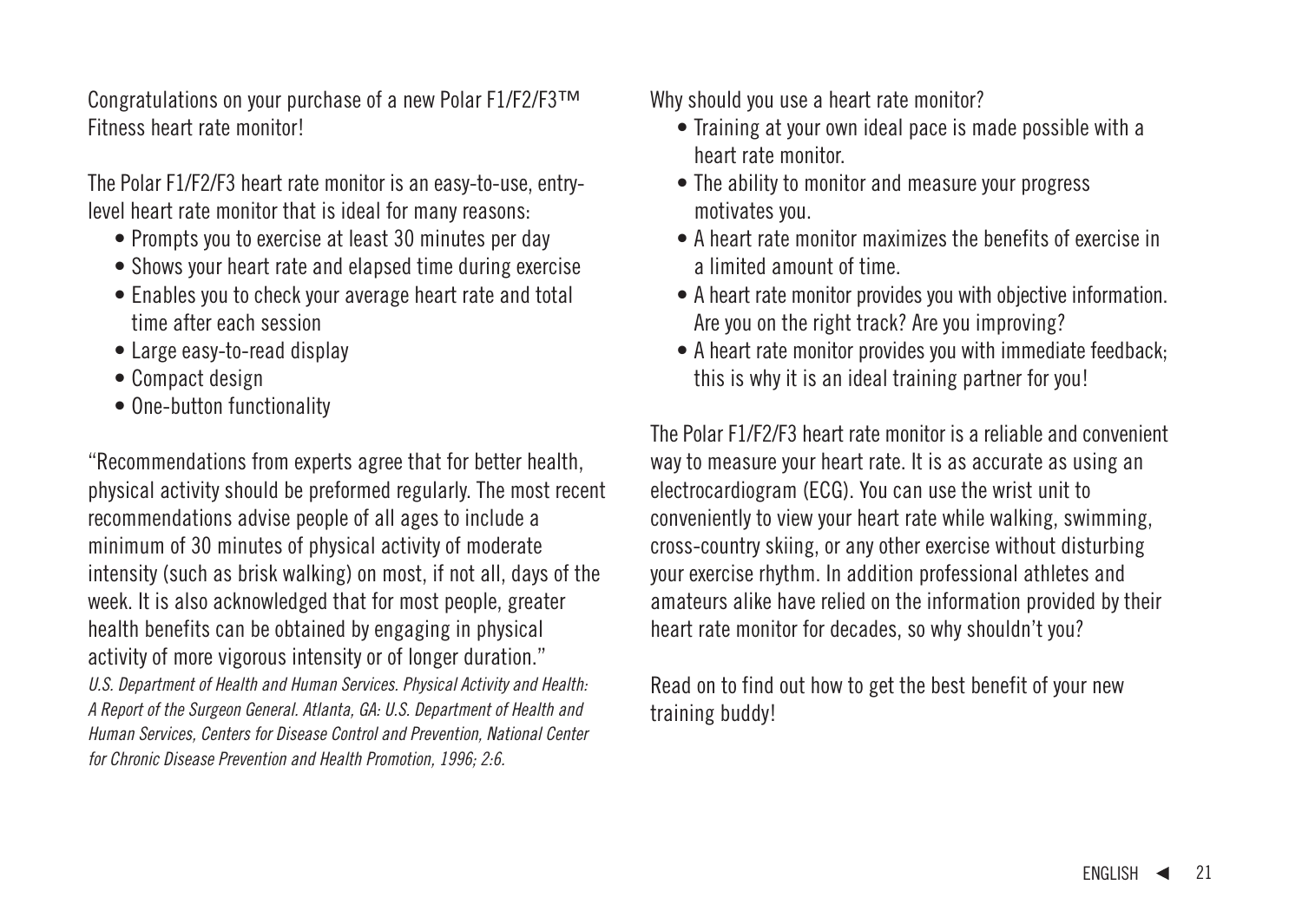# **TABLE OF CONTENTS**

Information specific to the F2 and F3 products only is marked in gray.

Information specific to the F3 product only is marked in blue.

| 4.             |                                                                                |  |
|----------------|--------------------------------------------------------------------------------|--|
| 5.             |                                                                                |  |
| 6.             |                                                                                |  |
| 7 <sup>7</sup> |                                                                                |  |
|                |                                                                                |  |
|                | 7.2 MINIMIZING POSSIBLE RISKS WHEN EXERCISING WITH YOUR HEART RATE MONITOR  34 |  |
|                |                                                                                |  |
| 9.             |                                                                                |  |
|                |                                                                                |  |
|                |                                                                                |  |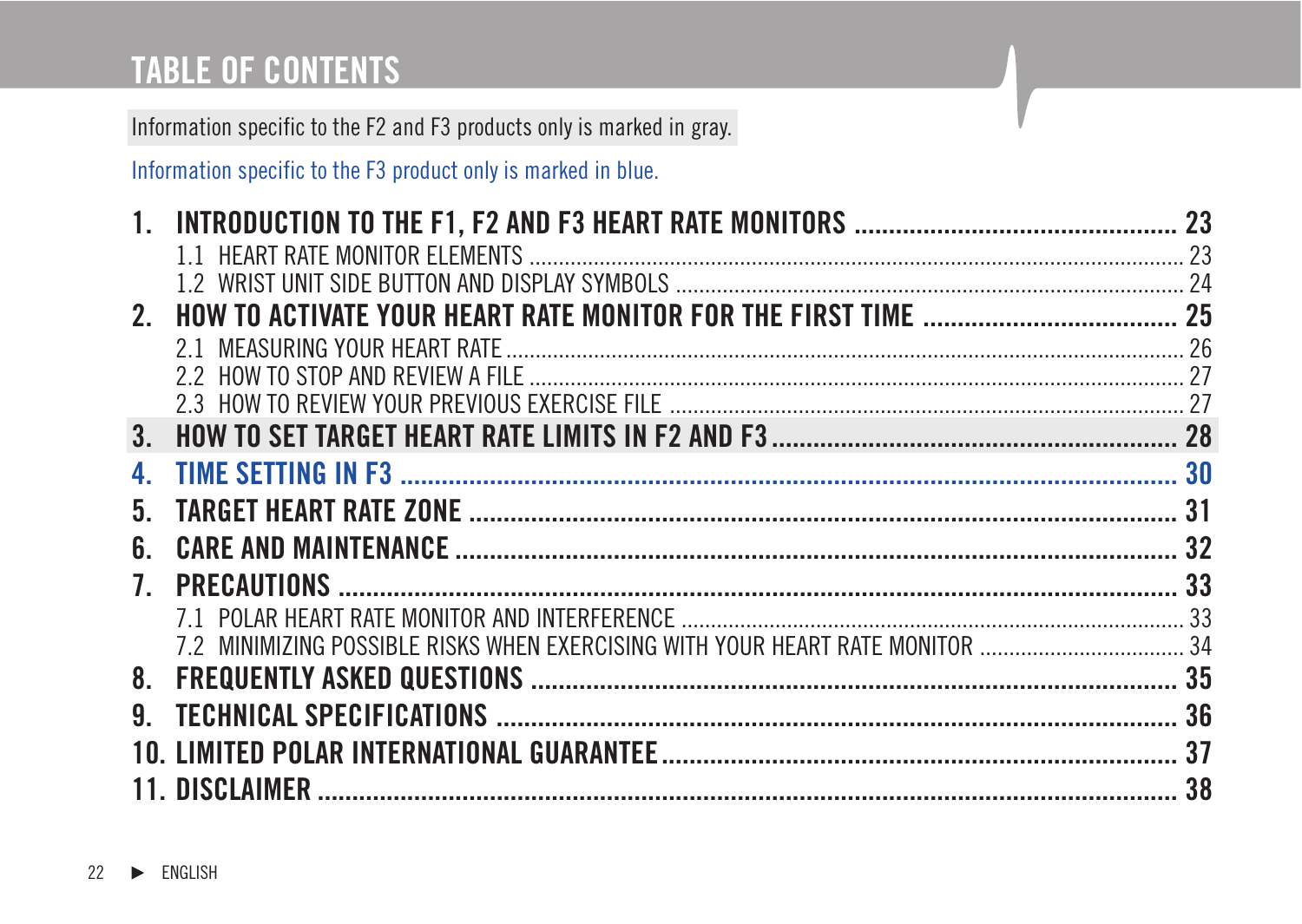### **1. INTRODUCTION TO THE F1, F2 AND F3 HEART RATE MONITORS**

The following chapter contains information on the elements of the F1/F2/F3 heart rate monitors and how to get started.

### **1.1 HEART RATE MONITOR ELEMENTS Wrist Unit**



The wrist unit allows you to monitor your heart rate and exercise time. You can set target heart rate limits for yourself, which you can monitor while exercising. The target heart rate alarm •)) sounds or the reading flashes if you exercise outside the limits.

### **Transmitter**

Wear the transmitter while exercising as the transmitter detects and transmits your heart rate to the wrist unit.

The electrode areas are on the back of the transmitter.

### **Elastic Strap**

The elastic strap holds the transmitter in place around your chest.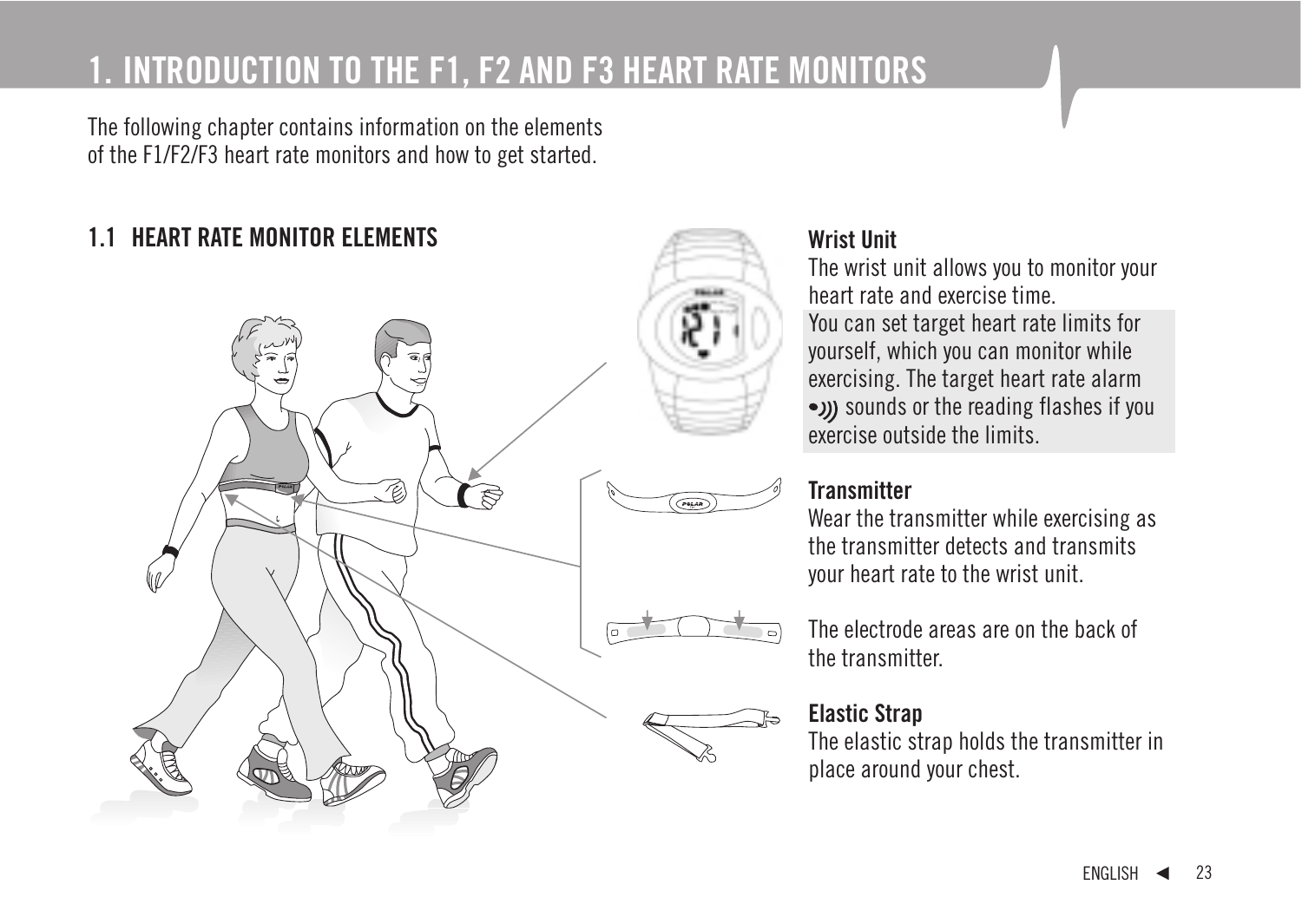### **1.2 WRIST UNIT SIDE BUTTON AND DISPLAY SYMBOLS**

This section contains information on how to operate the wrist unit and a symbols guide for reading the data on the display.

#### **Polar F1, F2 and F3 heart rate monitors have one operating side button.**



#### **Side button functions:**

- Start heart rate measurement.
- Start and stop the stopwatch.
- Activate the functions shown on the display.
- Check your previous exercise file.
- Set the target heart rate limits.



### **Heart Touch**

Bring the wrist unit near the Polar logo on the transmitter and your elapsed exercise time will appear for six seconds. In F3 your elapsed exercise time and time of day flash alternatively for 3 seconds each.

# **Display symbols**

#### **AVG Avg**

Indicates that the average heart rate value is on the display. This figure, expressed in beats per minute (bpm), represents the average heart rate measured over a specific period of time (for instance, during an exercise session).

### TOTAL Total

Indicates that the total exercise time is on the display.

### **Exercise Time Indicator**

The indicator has six different bullets; each represents 10 minutes. One cycle of bullets takes 60 minutes. When all the bullets are filled in, the cycle starts again. Fill in just three bullets a day, and you will see some health benefits.



Ð

#### **Heart Symbol**

Indicates your heart rate is being measured.

#### **Target Heart Rate Alarm** •)))

Indicates when the target heart rate alarm is on in the **SET** and **EXERCISE** modes.

### **Watch**

Indicates the time of day in measure and file mode.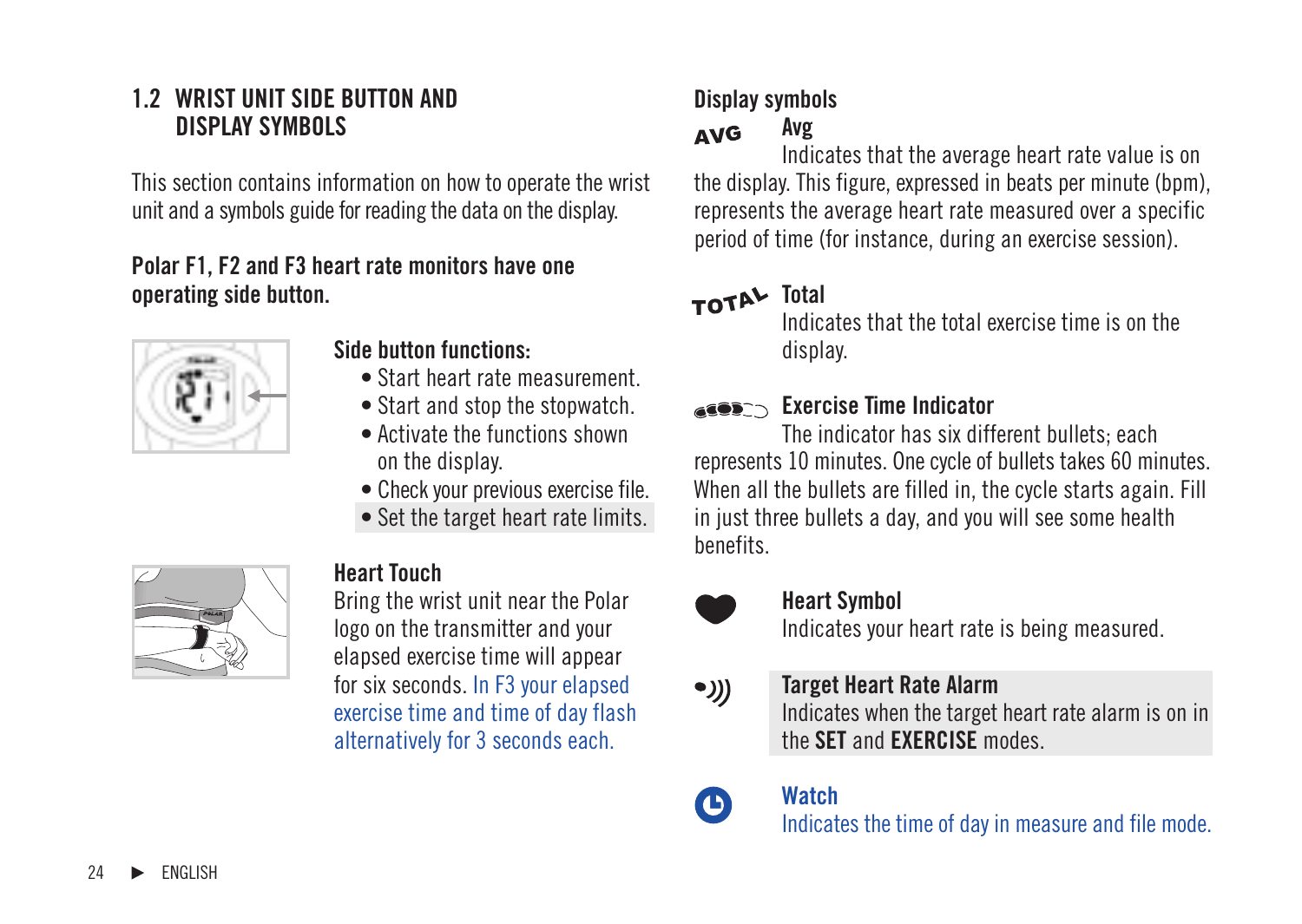### **2. HOW TO ACTIVATE YOUR HEART RATE MONITOR FOR THE FIRST TIME**

This chapter contains information on how to start to use your heart rate monitor for the first time and how to wear the transmitter.

Before you start exercising, we recommend that you read about target heart rate zones on page 30. This information will help you exercise at the right level.

After determining your target heart rate limits, you can go to page 27, which contains instructions on how to set your F2/F3 wrist unit.

### **Transmitter**



1. Attach one end of the transmitter to the elastic strap.



2. Adjust the strap length to fit snugly and comfortably. Secure the strap around your chest, just below the chest muscles, and attach the strap to the other end of the transmitter.



- 3. Lift the transmitter off your chest and **moisten the two grooved electrode areas on the back.** Check that the wet electrode areas are firmly against your skin and that the Polar logo is in a central, upright position.
- 4. Wear the wrist unit as a watch and press the side button to start monitoring your exercise. For further information on measuring your heart rate, see the following page.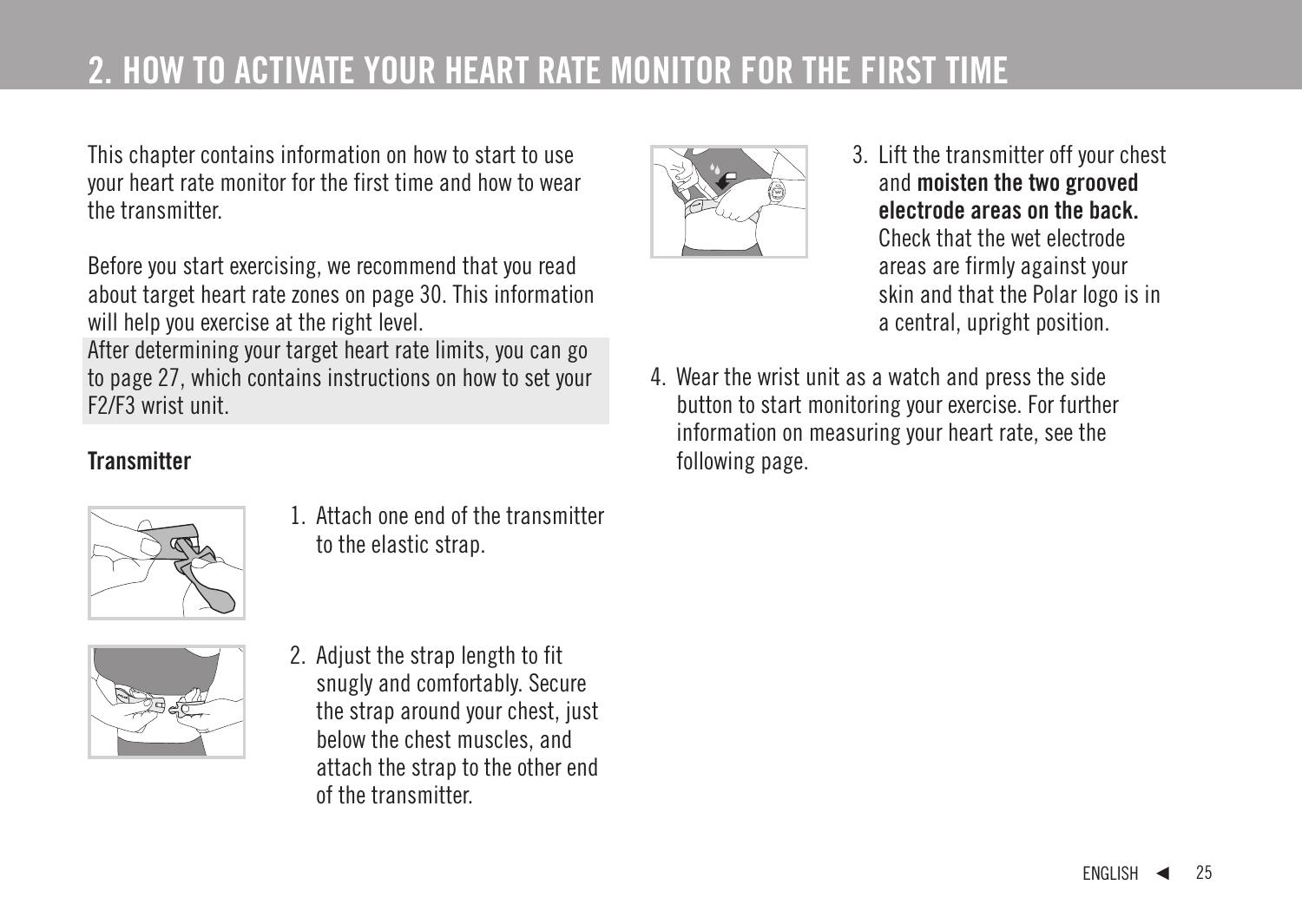

- 1. Press the side button to start. Keep a minimum of 3 feet/1 meter away from other heart rate monitor users until the heart rate symbol appears and flashes evenly.
- 2. The stopwatch starts. Your heart rate appears in six seconds. The heart rate symbol  $\bullet$  flashes in time with the beat of your heart.



Before the stopwatch starts, the target heart rate limits, that will be used while you exercise, are shown once on the display. The target heart rate alarm symbol  $\bullet$ )) is shown provided that you have switched it on.



### 2.1 MEASURING YOUR HEART RATE **All and the Second Time Indicator**  $\alpha$

1 bullet  $= 10$  minutes of exercise, 6 bullets  $= 1$  hour of exercise. After one hour, when all the bullets are filled in, the cycle starts again.

After 9 hour 59 minutes of exercise the wrist unit returns to the **OFF** mode/**TIME** mode (F3). To start measuring your heart rate again, press the side button. This deletes the previous file.

3. To check your exercise time while exercising bring the wrist unit up to the Polar logo on the transmitter. Your elapsed exercise time appears for six seconds.



If the wrist unit does not detect your heart rate signal, 00 appears on the display as your heart rate value. If there is no heart rate signal for more than five minutes, the receiver automatically returns to the **OFF** mode/**TIME** mode.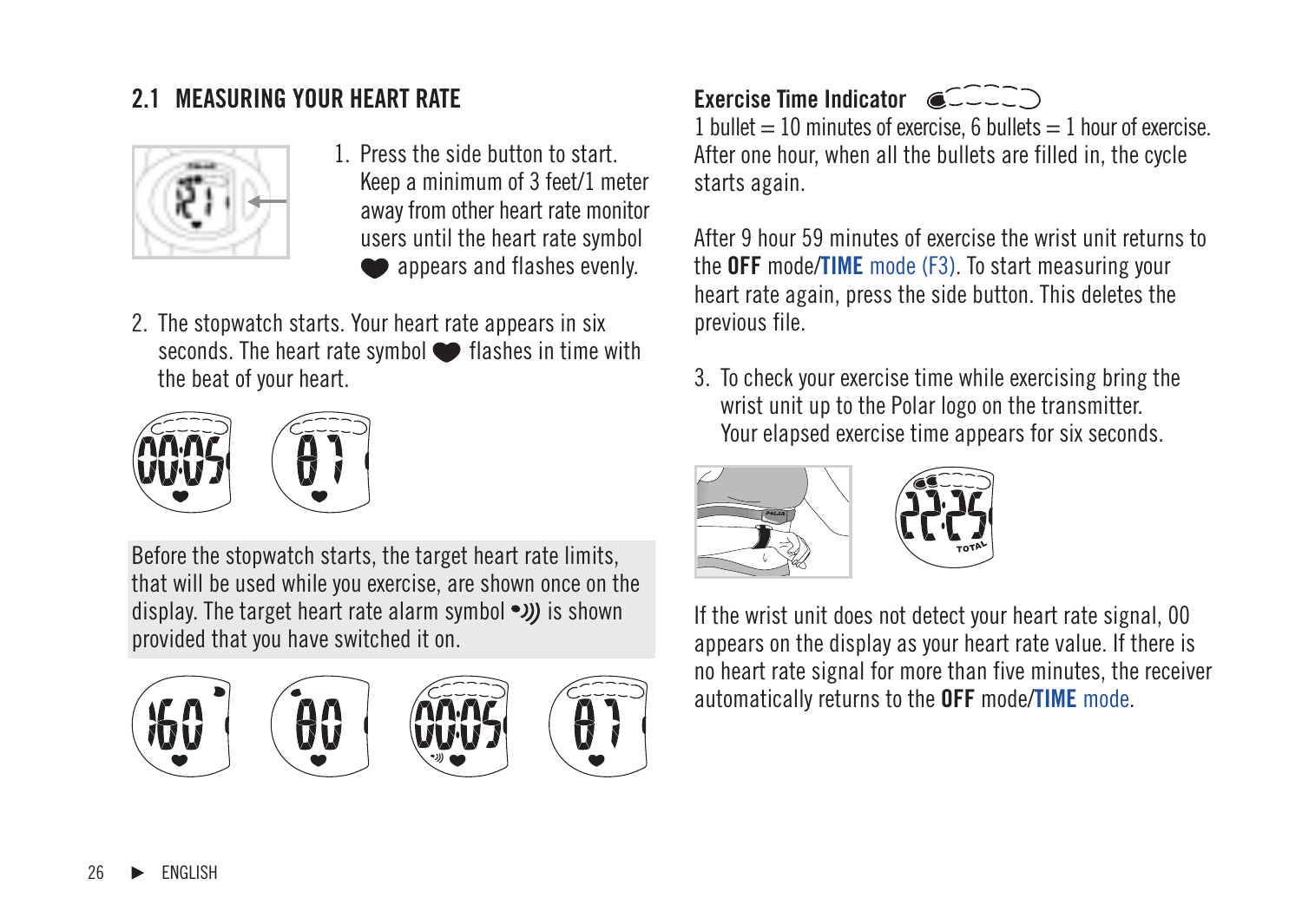### **2.2 HOW TO STOP AND REVIEW A FILE**

1. Press the side button to stop recording the exercise.



2. The file review starts and the average heart rate (AVG), total exercise time (TOTAL) and starting time (F3) flash alternatively three times for 3 seconds each.



3. The wrist unit returns automatically to the **OFF** mode/ **TIME** mode (F3).



### **2.3 HOW TO REVIEW YOUR PREVIOUS EXERCISE FILE**

1. In the **OFF** mode/**TIME** mode, press and hold the side button until **FILE** appears on the display. Release the side button. **FILE**, **SET** and **TIME** flash alternatively. When **FILE** is on the display, press the side button to enter the **FILE** mode.



2. The file shows your previous average heart rate, total exercise time and starting time. They flash alternatively three times and then the wrist unit returns to the **OFF** mode/**TIME** mode.



To stop reviewing the file at any time, press the side button.

**Note:** Information on your previous exercise file is saved until you start recording a new exercise session. At this point, the new information replaces the old.

**Note:** If you accidentally press the side button and the stopwatch starts running, you have one minute to stop it and save your previous exercise file.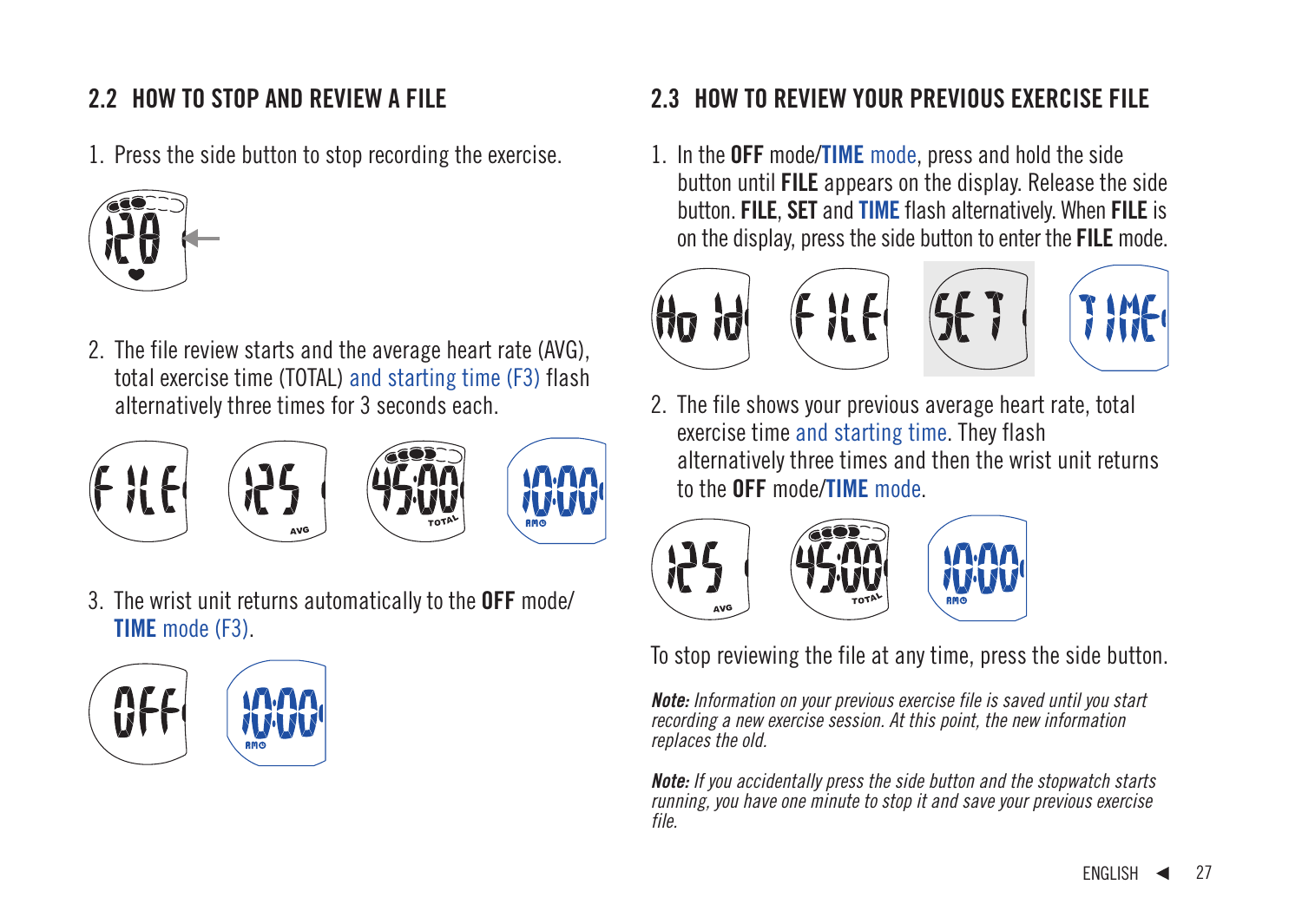# **3. HOW TO SET TARGET HEART RATE LIMITS IN F2 AND F3**

Before exercising, it is recommended that you set your target heart rate limits and alarm. This way you can make sure that you are exercising at your desired intensity level (light, moderate or heavy). For further information on determining your personal target heart rate limits, see page 30.

If you miss a setting, let the settings scroll to the end and you can start specifying the settings again from step 1. Alternatively you can press and hold the side button at any time until the display returns to the **OFF** mode/**TIME** mode (F3). You can start specifying the settings again from step 1.

- **HI** = High limit  $L0 =$ Low limit  $0k =$  Time out, 3 seconds; acceptance of the limit you have set **BEEP** = target heart rate alarm on/off
- 1. In the **OFF** mode/**TIME** mode, press and hold the side button until **FILE** appears on the display. Release the side button.







3. **HI** appears briefly on the display, followed by the high limit reading (default 160). Press the side button to change the high limit. The limit can be set in five beat steps. Press the side button until you reach the desired limit and wait for three seconds to approve your choice. **Ok** appears on the display.

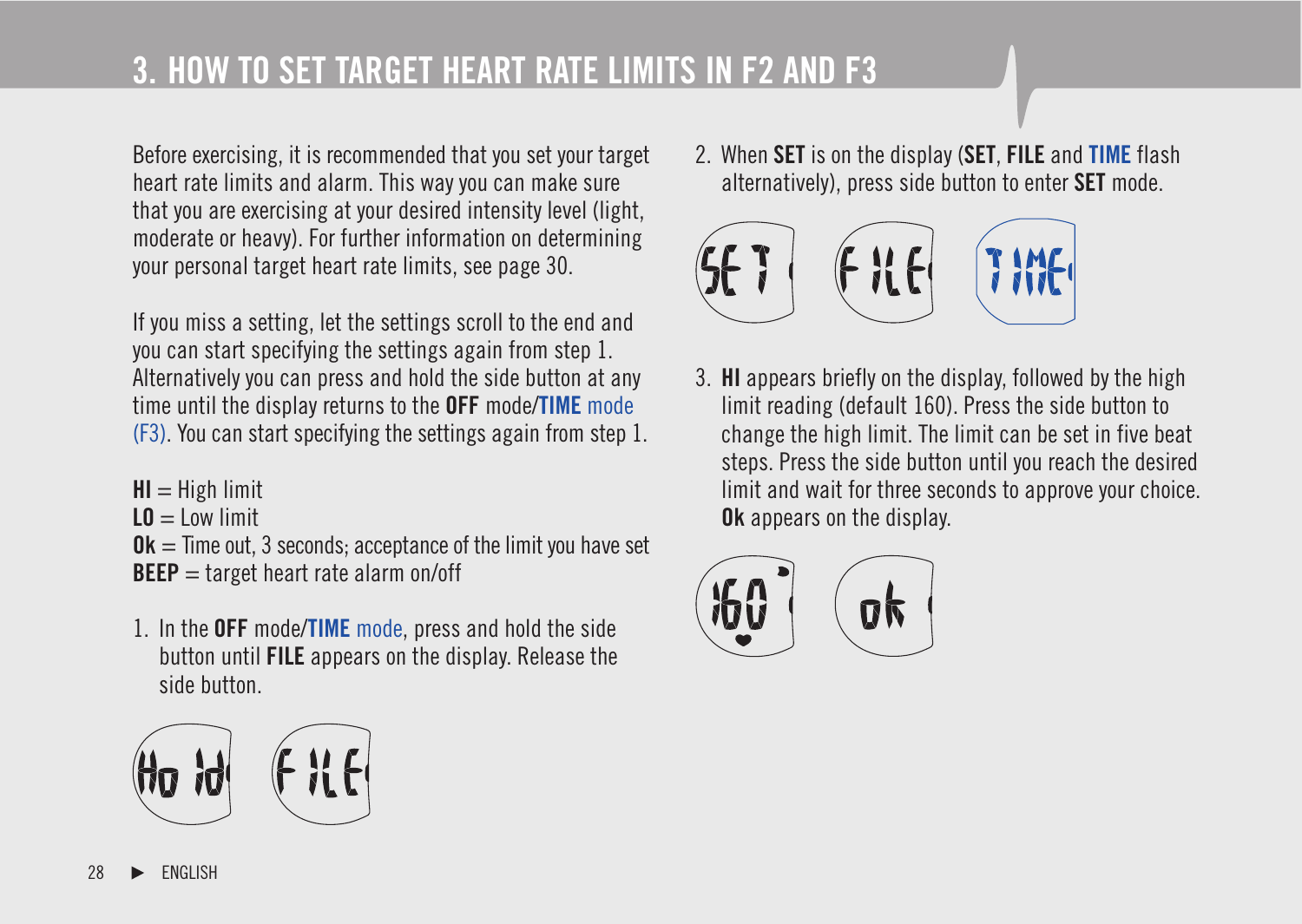4. **LO** appears briefly on the display, followed by the low limit reading (default 80). Press the side button to change the low limit. The limit can be set in five beat steps. Press the side button until you reach the desired limit and wait for three seconds to approve your choice. **Ok** appears on the display. You have completed your target heart rate limits. (The lower limit cannot be set above the upper limit.)



**Beep** appears briefly on the display. You have two alternatives: to switch the target heart rate alarm **On** or **OFF**.

### 5. **Target Heart Rate Alarm On**

**On** flashes on the display. To switch the alarm **On**, wait for three seconds. **Ok** appears and the receiver returns to the **OFF** mode/**TIME** mode (F3).



### 6. **Target Heart Rate Alarm OFF**

If you want to switch the alarm from **On** to **OFF** press the side button when **On** is flashing on the display. **OFF** starts flashing. To switch the alarm **OFF**, wait for three seconds. **Ok** appears. The receiver returns to the **OFF** mode/**TIME** mode. You have completed your settings.



**Note:** If you want to change one of the limits quickly, repeat steps 1 - 3, but instead of waiting for three seconds to approve your choice, press and hold the side button. The receiver returns to the **OFF** mode/**TIME** mode.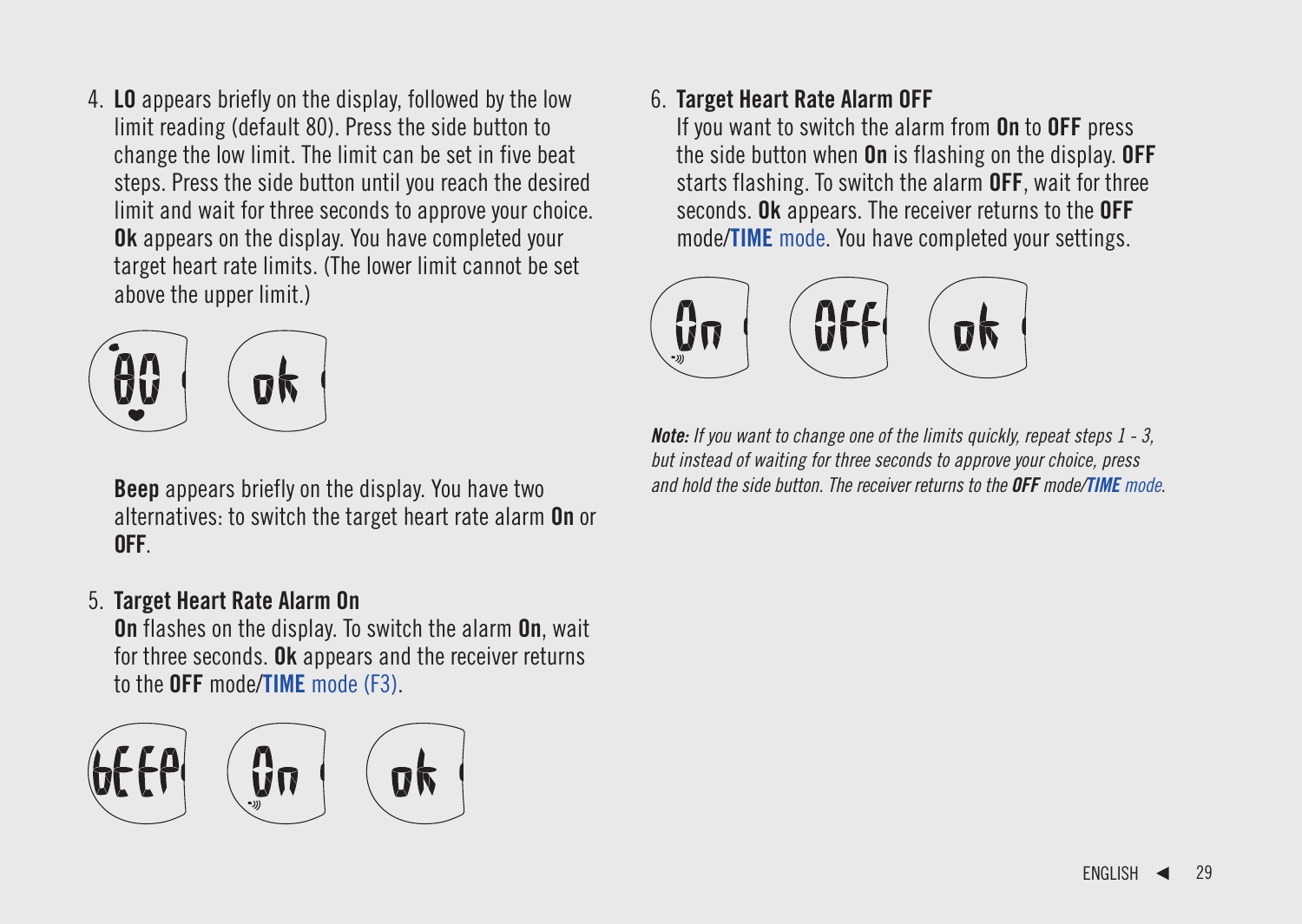# **4. TIME SETTING IN F3**

In the time mode, press and hold the side button until **FILE** appears on the display. Release the side button. **FILE**, **SET** and **TIME** flash alternatively. When **TIME** is on the display, press the side button to enter **TIME** set mode.







**1. Time mode selection (24h/12h)** 24h flashes on the display. Select 24h/12h time mode by pressing the side button. Wait for three seconds to approve your choice. **Ok** appears on the display.



**2. 24h time mode: set hours and minutes** Hours flash on the display. Select the hours by pressing the side button. Wait for three seconds to approve your choice. **Ok** appears on the display.

Minutes flash on the display. Select the minutes by pressing the side button. Wait for three seconds to approve your choice. **Ok** appears on the display.

### **3. AM/PM selection**

If you chose 12h time mode, **AM** flashes on the display. Select **AM** or **PM** by pressing the side button. Wait for three seconds to approve your choice. **Ok** appears on the display.



**4. 12h time mode: set hours and minutes**

Hours flash on the display. Select the hours by pressing the side button. Wait for three seconds to approve your choice. **Ok** appears on the display.

Minutes flash on the display. Select the minutes by pressing the side button. Wait for three seconds to approve your choice. **Ok** appears on the display.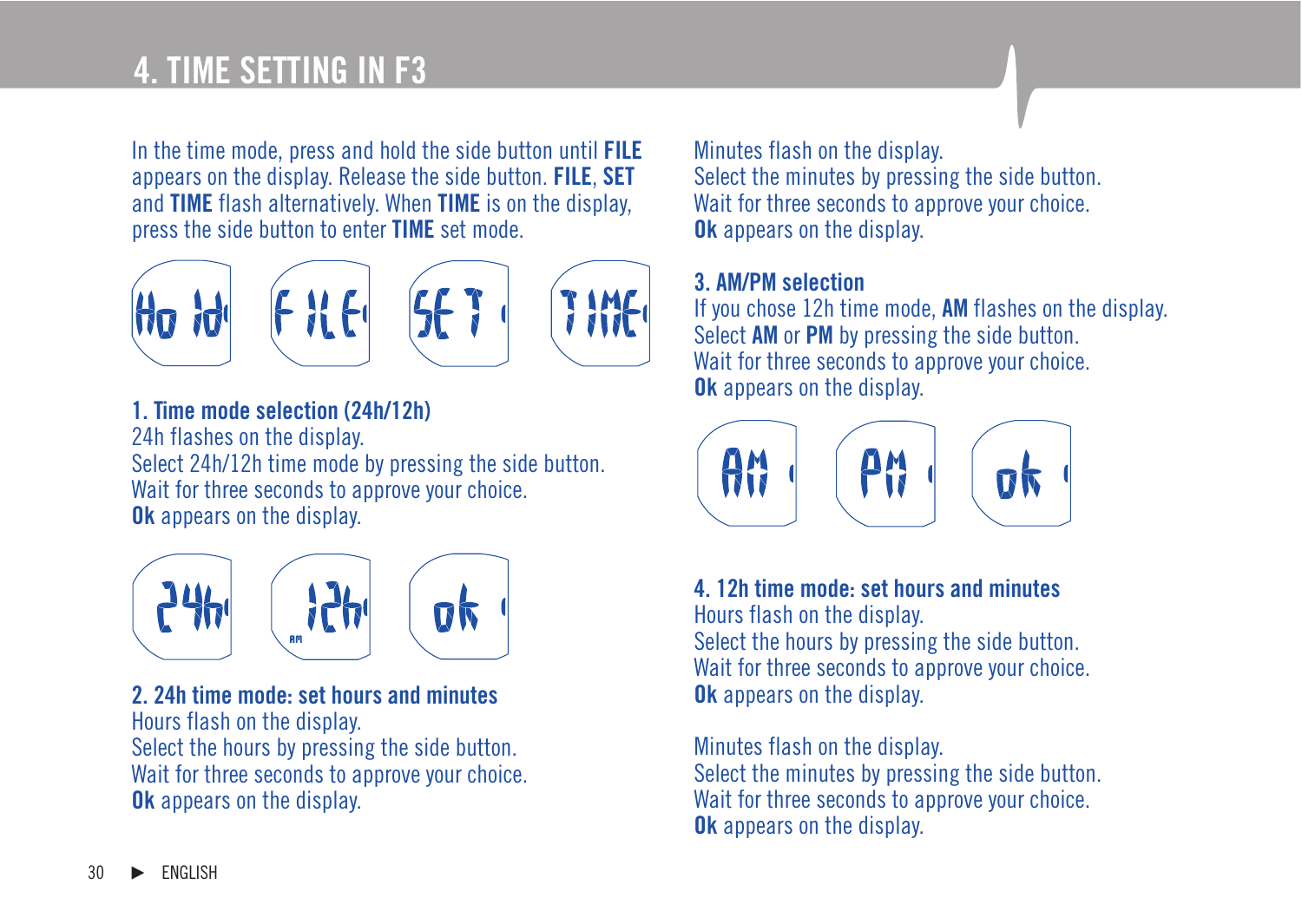### **5. TARGET HEART RATE ZONE**

Your target heart rate zone is a range between the lower and upper heart rate limits expressed as beats per minute (bpm) or as percentages of your maximum heart rate (HR<sub>max</sub>).  $HR_{max} = The$ highest number of heartbeats per minute during maximum physical exertion.

To find your maximum heart rate, you can use the age formula,  $HR_{\text{max}} = 220$  - age. For a more accurate measurement of your HRmax visit your doctor or exercise physiologist for an exercise stress test.

#### **Target Heart Rate Intensity Zones**

When your heart beats at 60-70% of your  $HR_{max}$ , you are in the **Light Intensity** Zone. This intensity still feels fairly easy for most people. It helps in weight control and improves endurance and cardiovascular (aerobic) fitness.

Push on to 70-80% of your HR<sub>max</sub>, and you are in the **Moderate Intensity** Zone. This is especially good for people who are exercising regularly. Exercising in this zone is particularly effective for improving cardiovascular fitness.

At 80-90% of your HRmax, you have moved into the **Hard Intensity** Zone. You will find yourself breathing heavily, having tired muscles and feeling fatigued. This intensity is recommended occasionally for fit people.

The table below contains target heart rate intensity zones in beats per minute (bpm) estimated by age in 5-year intervals. Calculate your own  $HR_{max}$ , write down your own target heart rate zones and select the ones suitable for your exercise.

| Age | $HR_{max}$<br>$(220 - age)$ | Light<br>Intensity<br>60-70% of HR <sub>max</sub> | Moderate<br>Intensity<br>70-80% of HR <sub>max</sub> | Hard<br>Intensity<br>80-90% of HR <sub>max</sub> |
|-----|-----------------------------|---------------------------------------------------|------------------------------------------------------|--------------------------------------------------|
| 20  | 200                         | $120 - 140$                                       | 140-160                                              | 160-180                                          |
| 25  | 195                         | 117-137                                           | 137-156                                              | 156-176                                          |
| 30  | 190                         | 114-133                                           | 133-152                                              | 152-171                                          |
| 35  | 185                         | 111-130                                           | 130-148                                              | 148-167                                          |
| 40  | 180                         | 108-126                                           | 126-144                                              | 144-162                                          |
| 45  | 175                         | 105-123                                           | 123-140                                              | 140-158                                          |
| 50  | 170                         | 102-119                                           | 119-136                                              | 136-153                                          |
| 55  | 165                         | 99-116                                            | 116-132                                              | 132-149                                          |
| 60  | 160                         | 96-112                                            | 112-128                                              | 128-144                                          |
| 65  | 155                         | $93 - 109$                                        | 109-124                                              | $124 - 140$                                      |
|     |                             |                                                   |                                                      |                                                  |

In exercise, different heart rate zones produce different health and fitness benefits. The heart rate zones that suit you depend on your goal and your basic physical condition. Remember to alternate between intensity zones to get variation in your exercise!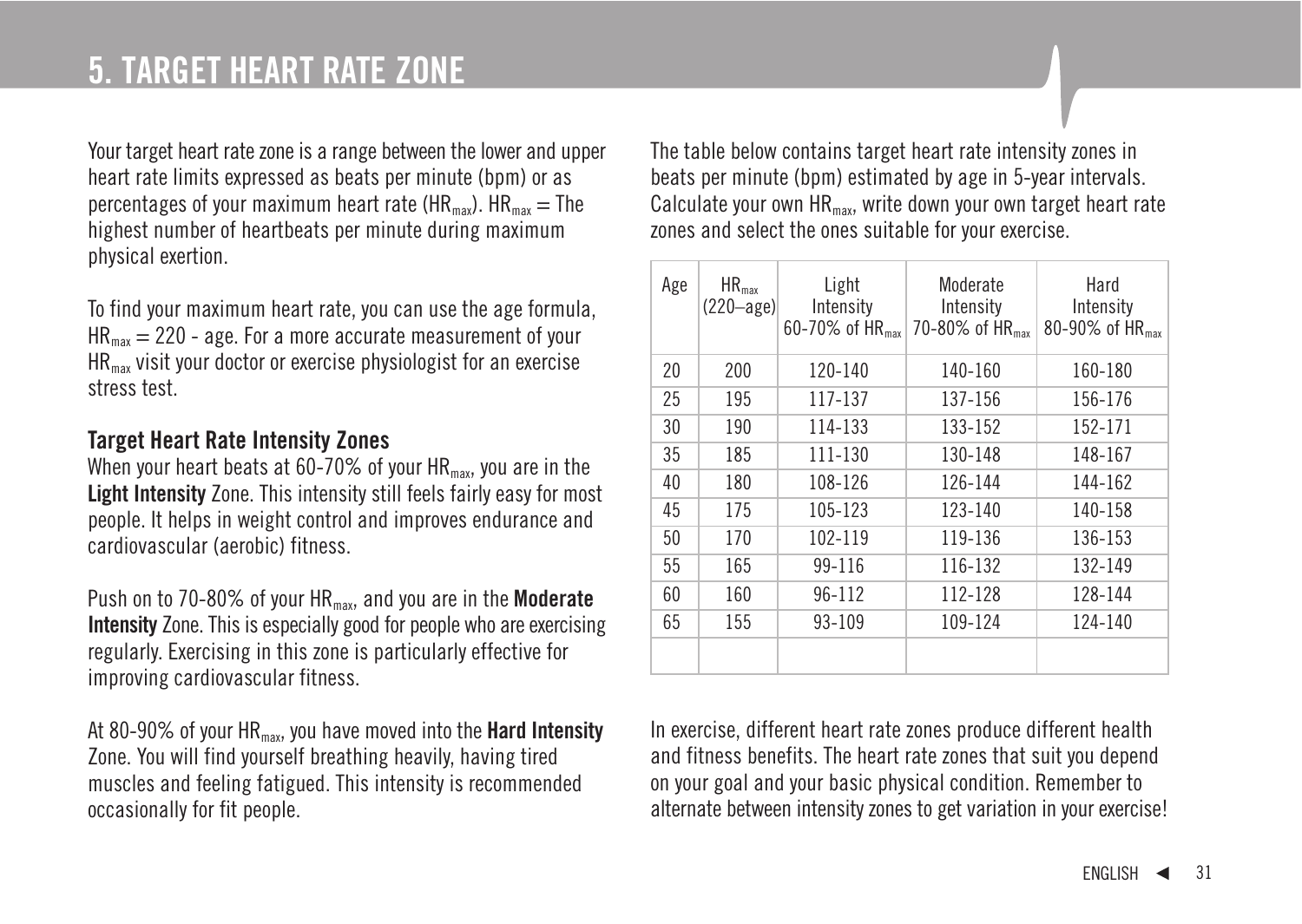### **6. CARE AND MAINTENANCE**

Your Polar heart rate monitor is a high-tech instrument and should be treated with care. The suggestions below will help you fulfill the guarantee obligations and enjoy the product for many years to come.

### **Taking Care of Your Polar Heart Rate Monitor**

- Clean the transmitter regularly after use with a mild soap and water solution. Dry it carefully with a soft towel.
- Never store the transmitter wet. Sweat and moisture can keep its electrodes wet and the transmitter activated, which shortens the battery lifespan.
- Store your heart rate monitor in a cool and dry place. Do not store it in any kind of non-breathing material, such as a plastic bag or a sports bag if it is wet.
- Do not bend or stretch the transmitter. This may damage the electrodes.
- Do not dry the transmitter in any other way than with a towel. Mishandling may damage the electrodes.
- Keep your heart rate monitor out of extreme cold and heat. The operating temperature is 14 ˚F to 122 ˚F /  $-10$  °C to  $+50$  °C.
- Do not expose the heart rate monitor to direct sunlight for extended periods, such as by leaving it in a car.

#### **Transmitter Batteries**

The estimated average battery lifespan of the transmitter is 2500 hours of use. Contact your authorized Polar Service Center for a replacement transmitter. See your Customer Care and Registration Card for detailed instructions.

### **Receiver Batteries**

The estimated average battery lifespan of the wrist unit is 2 years of normal use (2h/day, 7 days a week). Do not open the wrist unit yourself. To ensure the water resistance properties and the use of authorized components, the wrist unit battery should be replaced by an authorized Polar Service Center only. At the same time a full periodic check of the Polar heart rate monitor will be done.

#### **Service**

Should your Polar heart rate monitor need service, see your Customer Care and Registration Card to contact an authorized Polar Service Center. Water resistance cannot be guaranteed after unauthorized service.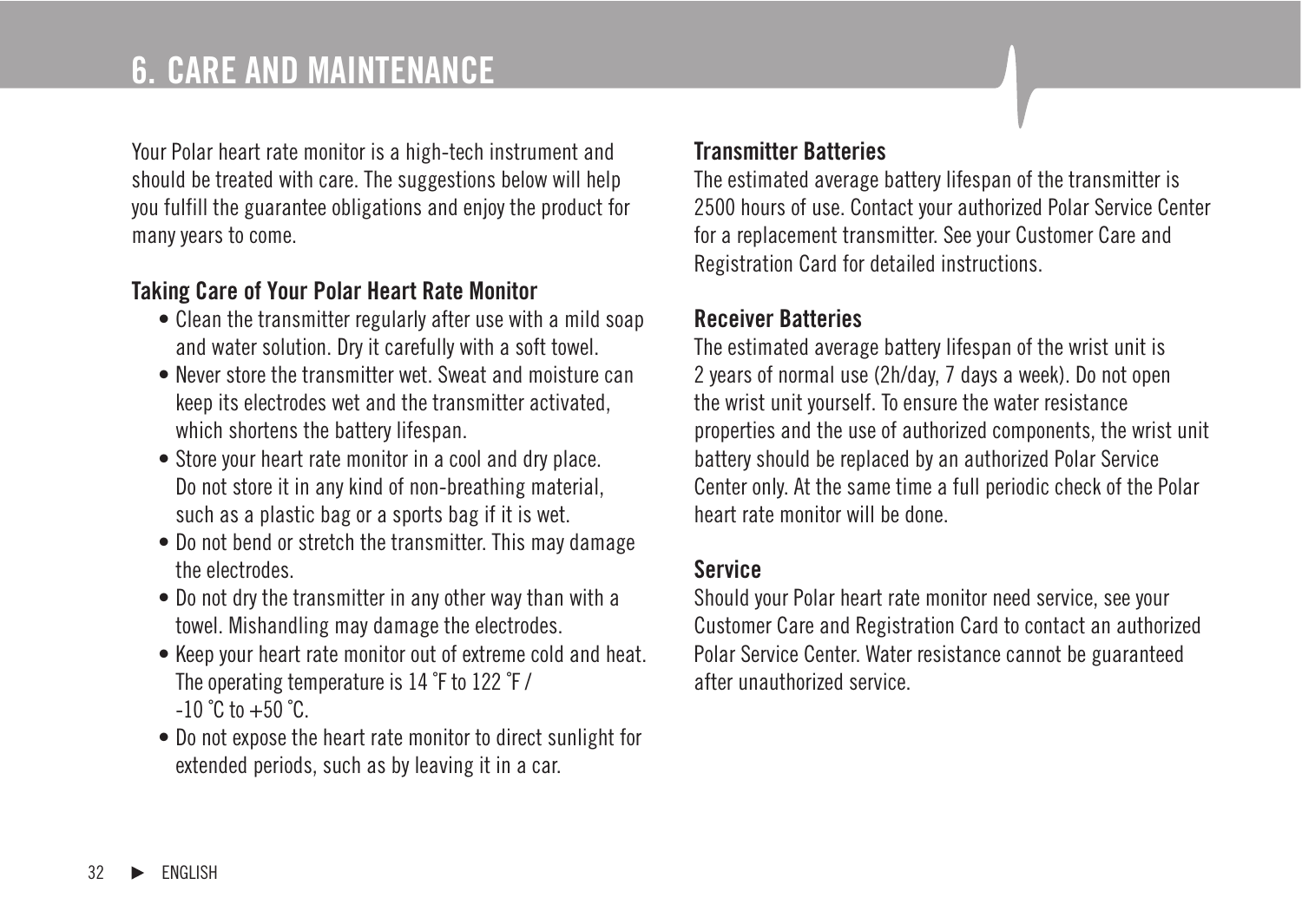### **7.1 POLAR HEART RATE MONITOR AND INTERFERENCE Electromagnetic Interference**

Interference may occur near high voltage power lines, traffic lights, overhead lines of electric railways, electric bus lines or trams, televisions, car motors, bike computers, some motor driven exercise equipment, cellular phones or when you walk through electric security gates.

### **Exercise Equipment**

Several pieces of exercise equipment with electronic or electrical components such as LED displays, motors, and electric brakes may cause interference with stray signals. To try to solve the problem, relocate your wrist unit as follows:

- 1. Remove the transmitter from your chest and use the exercise equipment as you would normally.
- 2. Move the wrist unit around until you find an area where it displays no stray reading or the heart symbol does not flash. Interference is often worst right in front of the display panel of the equipment, while the left or right side of the display is relatively free of interference.
- 3. Put the transmitter back on your chest and keep your wrist unit in this interference-free area as far as it is possible.

**Note:** If the Polar heart rate monitor still does not work with the exercise equipment, this piece of equipment may be electrically too noisy for wireless heart rate measurement.

### **Crosstalk**

The F1, F2 and F3 wrist units are non-coded and pick up transmitter signals within 3 feet/1 meter. Other non-coded signals, picked up simultaneously from more than one transmitter, can cause incorrect readouts.

### **Using Your Polar Heart Rate Monitor in Water**

Your Polar heart rate monitor is water resistant to 100 feet/30 meters. To maintain the water resistance, do not press the side button of the wrist unit under water.

Users measuring their heart rate in water may experience interference for the following reasons:

- Pool water with a high chlorine content and seawater are very conductive. The electrodes of a Polar transmitter may short circuit, which prevents the transmitter unit from detecting ECG signals.
- Jumping into water or strenuous muscle movement during competitive swimming may cause water resistance that shifts the transmitter on the body to a location where it is not possible to pick up an ECG signal.
- ECG signal strength is individual and also varies depending on an individual's tissue composition. The percentage of people who have problems measuring their heart rate is considerably higher in water than in other environments.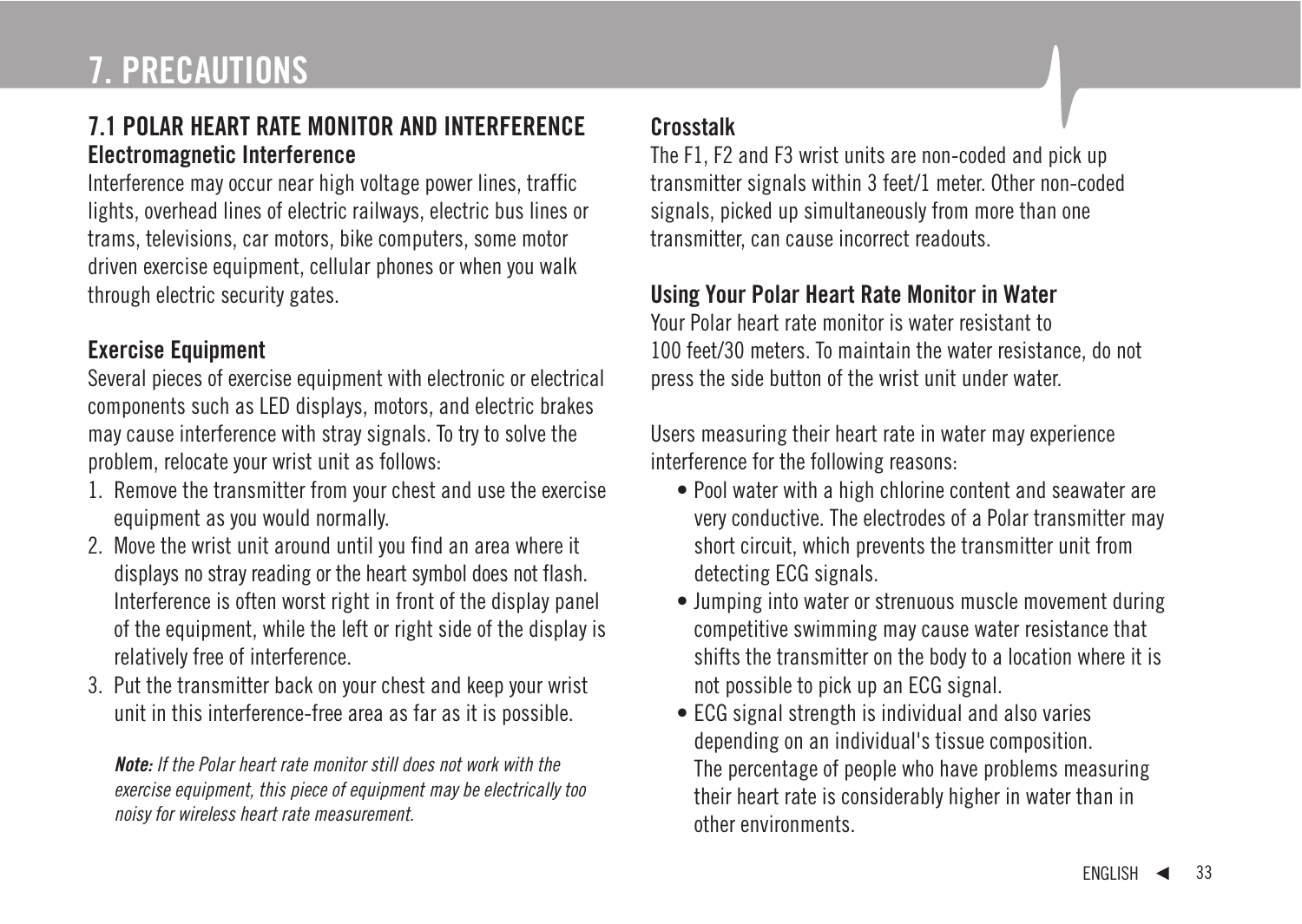### **7.2 MINIMIZING POSSIBLE RISKS WHEN EXERCISING WITH YOUR HEART RATE MONITOR**

Exercise may include some risk, especially for those who have been sedentary. Before starting a regular exercise program, it is recommended that you answer the following questions about your health status. If your answer yes to any of the questions below, we recommend that you consult a doctor before starting an exercise program.

- Have you not exercised for the past 5 years?
- Do you have high blood pressure?
- Do you have high blood cholesterol?
- Do you have symptoms of any disease?
- Are you taking any blood pressure or heart medication?
- Do you have a history of breathing problems?
- Are you recovering from a serious illness or medical treatment?
- Do you use a pacemaker or another implanted electronic device?
- Do you smoke?
- Are you pregnant?

Note that in addition to exercise intensity, medications for heart problems, blood pressure, psychiatric conditions, asthma, breathing etc. as well as some energy drinks, alcohol, and nicotine can affect heart rate.

**It is important to be sensitive to your body's reactions during exercise.** If you feel unexpected pain or excessive fatigue when exercising, it is recommended that you stop the exercise or continue at a lighter intensity.

**Notice to persons with pacemakers, defibrillators or other implanted electronic devices.** Individuals who have a pacemaker use the Polar heart rate monitor at their own risk. Before use, we always recommend an exercise test under a doctor's supervision. The test is to ensure the safety and reliability of the simultaneous use of the pacemaker and the heart rate monitor.

**If you are allergic to any substance that comes into contact with your skin or if you suspect an allergic reaction due to using the product,** check the listed materials in the Technical Specifications chapter on page 35. To avoid any skin reaction risk with the transmitter, wear it over a shirt. However, moisten the shirt well under the electrodes to ensure flawless operation.

**Note:** The combined impact of moisture and intense abrasion may cause a black color to rub off the transmitter's surface, which might stain light-colored clothes.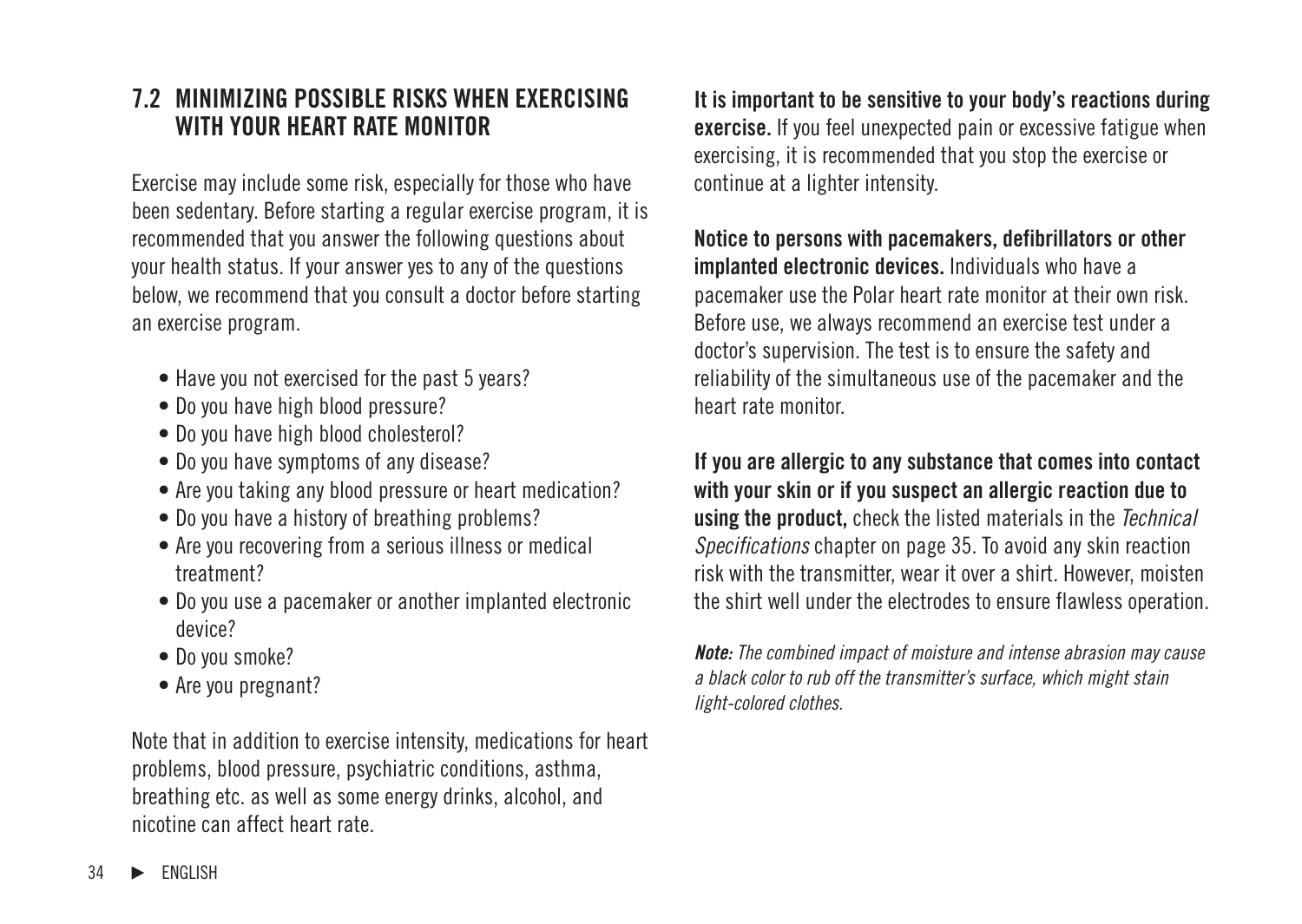### **8. FREQUENTLY ASKED QUESTIONS**

### **What should I do if...**

### **...there is no heart rate reading (00)?**

- 1. Check that the electrodes of the transmitter are moistened and that you are wearing it as instructed.
- 2. Check that you have kept the transmitter clean.
- 3. Check that there are no sources of electromagnetic radiation in close vicinity to the Polar wrist unit, such as TV sets, cellular phones, CRT monitors, etc.
- 4. Have you had a cardiac event that may have altered your ECG waveform? In this case, consult your physician.

### **...heart symbol flashes irregularly?**

- 1. Check that your wrist unit is inside the transmission range and not further that 3 feet/1 meter from the Polar transmitter you are wearing.
- 2. Check that the elastic strap has not become loose during exercise.
- 3. Make sure that the electrodes of the transmitter are moistened.
- 4. Make sure that there is no other heart rate transmitter within the reception range (3 feet/1 meter).
- 5. Cardiac arrhythmia may cause irregular readings. In this case, consult your physician.

#### **...heart rate reading becomes erratic or extremely high?**

You may have come within range of strong electromagnetic signals, which can cause erratic readings on the wrist unit display. Check your surroundings and move further away from the source of the disturbance.

### **...the wrist unit battery needs changing?**

We recommend that all service be done by an authorized Polar Service Center. The 2-year International Guarantee/Warranty does not cover damage or consequential damage caused by service not authorized by Polar Electro. Polar Service Center will test your wrist unit for water resistance after battery replacement and makes a full periodic check of your complete Polar F1/F2/F3 heart rate monitor.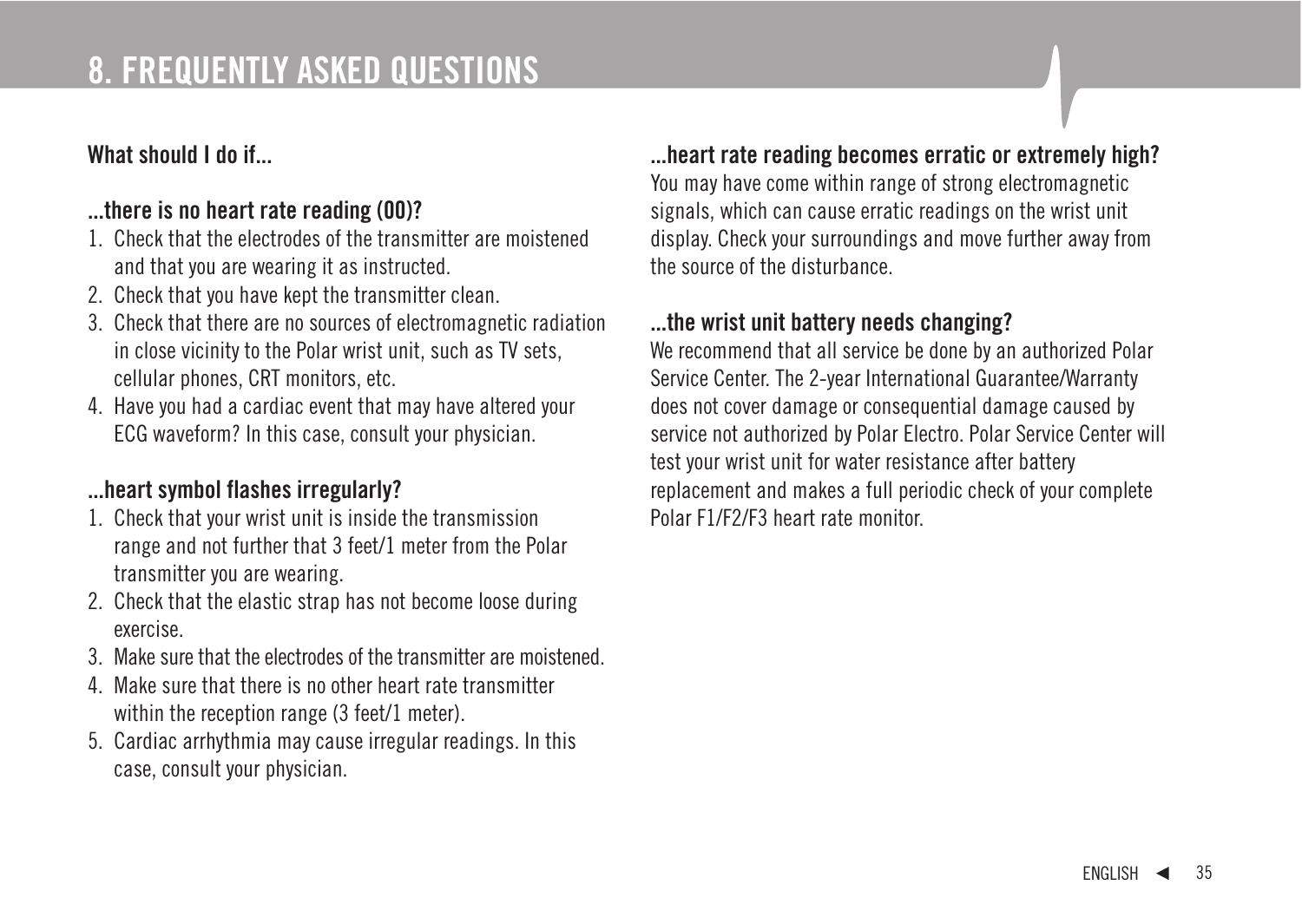### **9. TECHNICAL SPECIFICATIONS**

#### The F1/F2/F3 heart rate monitor is designed to

- to help the users to achieve their personal fitness goals.
- to indicate the level of physiological strain and intensity during an exercise session.

No other use is intended or implied. Heart rate is displayed as number of heartbeats per minute (bpm).

#### **Wrist Unit**

| Battery type:               | CR 1632                              |
|-----------------------------|--------------------------------------|
| Battery life:               | average 2 years                      |
|                             | (2h/day, 7 days/week)                |
| Operating temperature:      | 14 °F to 122 °F/                     |
|                             | $-10$ °C to $+50$ °C                 |
| Water resistance:           | up to 100 feet/30 meters             |
| Wrist Strap and Strap Loop: | Thermoplastic Polyurethane (TPU)     |
| Wrist Strap Buckle          |                                      |
| and Strap Tongue:           | Polyoxymethylene (POM)               |
| Back cover material:        | Stainless steel complying with       |
|                             | the nickel release regulations of    |
|                             | the EU (EU Directive 94/27/EU and    |
|                             | its amendment 1999/C 205/05).        |
| Accuracy of heart           |                                      |
| rate measurement:           | $\pm$ 1% or $\pm$ 1 bpm,             |
|                             | whichever larger, definition applies |
|                             | to steady state conditions           |
|                             |                                      |

Total exercise time: 9 h 59 min Exercise time display  $< 1$  h: mm·ss Exercise time display  $> 1$  h: hh:mm Minimum duration of recorded exercise: 1 min Heart rate limits: 30 - 195 bpm

#### **Polar Transmitter**

Operating temperature: 14 °F to 122 °F/

Material: Polyurethane Water resistance: Waterproof

### **Elastic Strap**

Buckle material: Polyurethane

Battery type: Built-in Lithium Cell Battery life: Battery life: Average 2500 hours of use  $-10$  °C to  $+50$  °C

Fabric material: Nylon, polyester, and natural rubber including a small amount of latex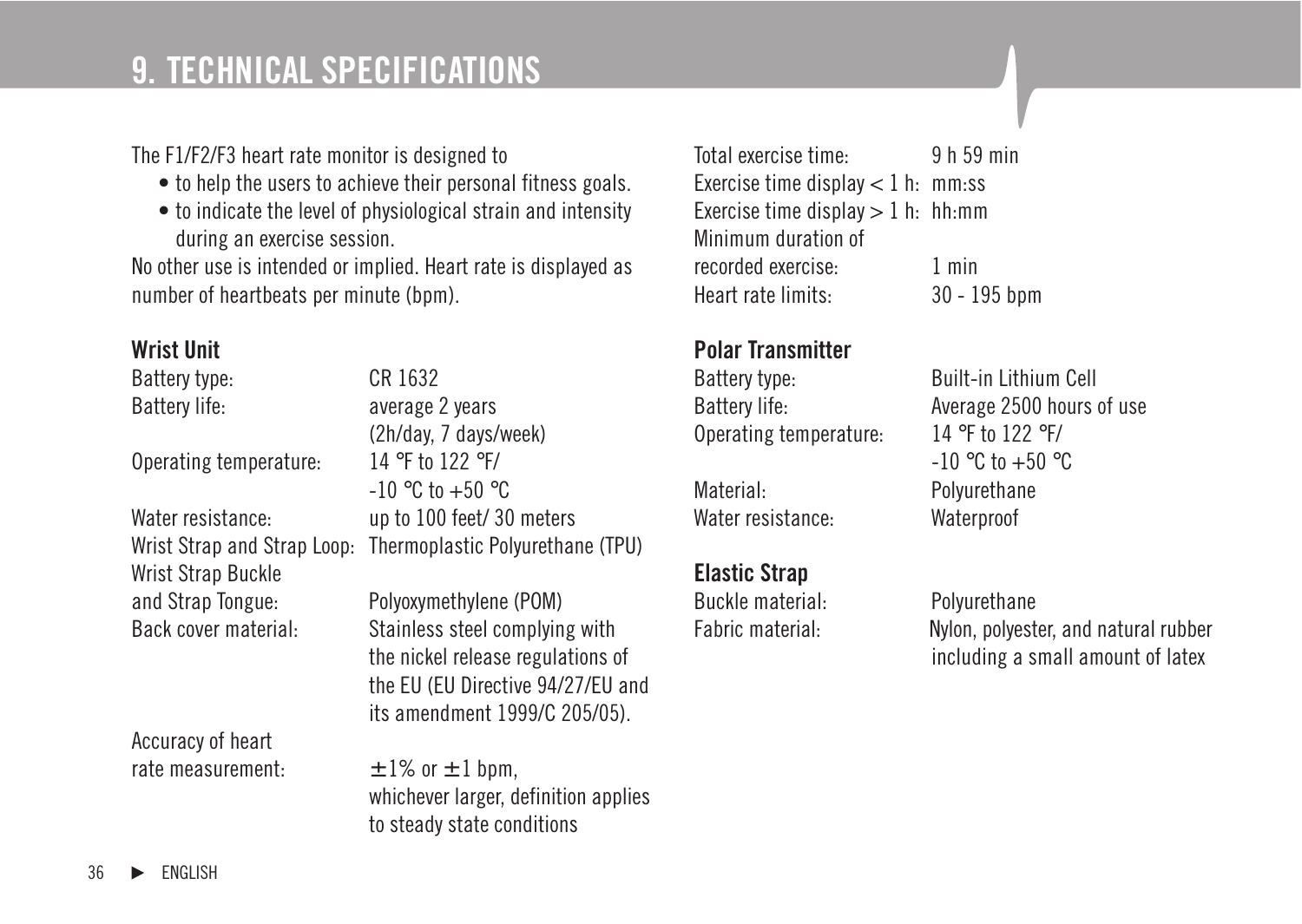- This limited Polar international guarantee is issued by Polar Electro Inc. for the consumers who have purchased this product in the USA or Canada. This limited Polar international guarantee is issued by Polar Electro Oy for the consumers who have purchased this product in other countries.
- Polar Electro Inc. / Polar Electro Oy guarantees to the original consumer / purchaser of this product that the product will be free from defects in material or workmanship for two years from the date of purchase.
- **Please keep the receipt or International Guarantee Card, which is your proof of purchase!**
- The guarantee does not cover the battery, damage due to misuse, abuse, accidents or non-compliance with the precautions; improper maintenance, commercial use, cracked or broken cases and elastic strap.
- Guarantee does not cover any damage/s, losses, costs or expenses, direct, indirect or incidental, consequential or special, arising out of, or related to the product. During the guarantee period the product will be either repaired or replaced at an authorized service center free of charge.
- This guarantee does not affect the consumer's statutory rights under applicable national or state laws in force, or the consumer's rights against the dealer arising from their sales/ purchase contract.



This CE marking shows compliance of this product with Directive 03/12/EEC

Polar Electro Oy is a ISO 9001:2000 certified company.



Copyright © 2004 Polar Electro Oy, 90440 Kempele, Finland. All rights reserved. No part of this manual may be used or reproduced in any form or by any means without prior written permission of Polar Electro Oy.

The names and logos marked with a ™ symbol in this user manual or in the package of this product are trademarks of Polar Electro Ov. The names and logos marked with a ® symbol in this user manual or in the package of this product are registered trademarks of Polar Electro Oy.